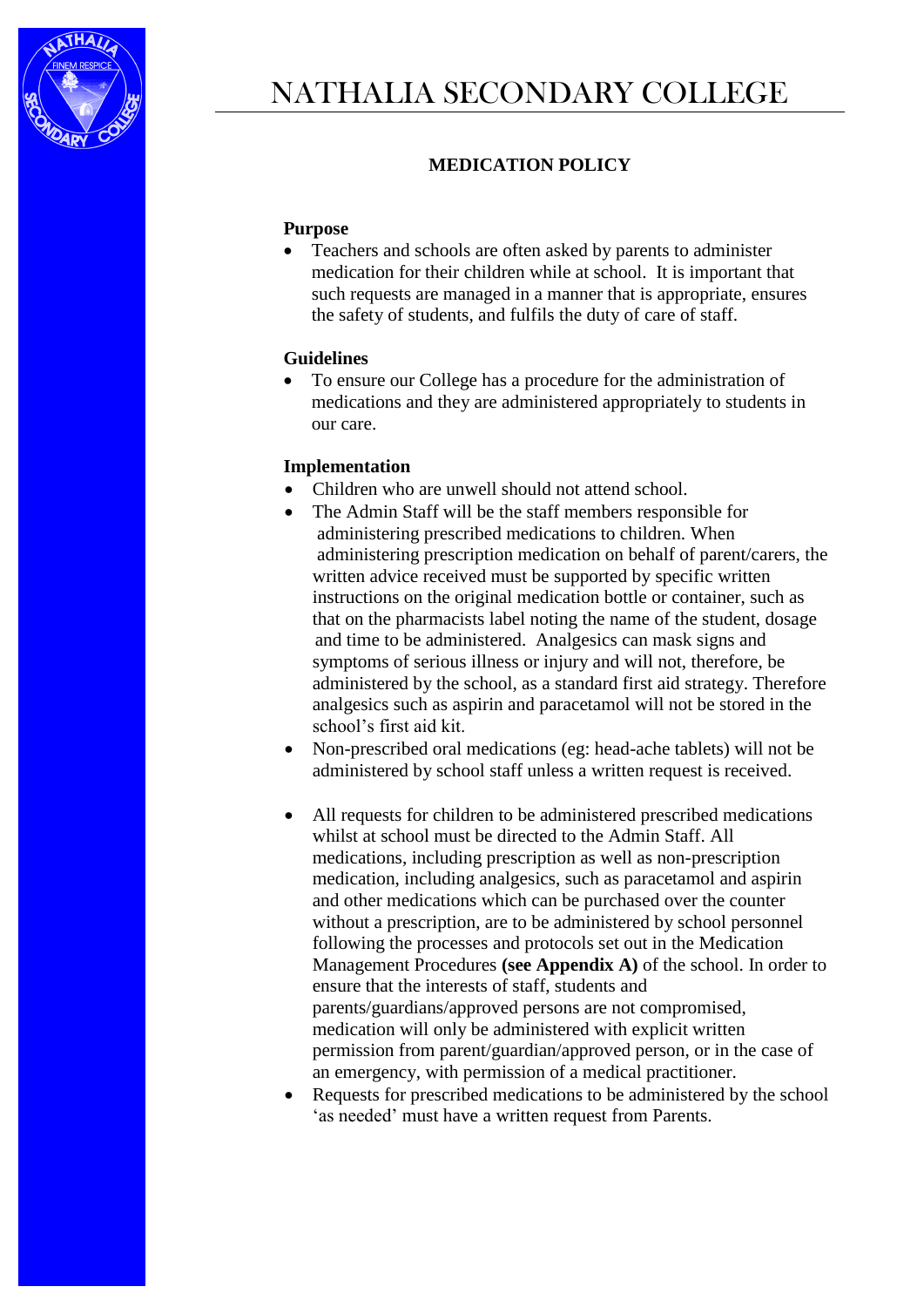

- All student medications must be in the original containers, must be labelled and must be stored in either the locked office first aid cabinet or office refrigerator, whichever is most appropriate.
- The Principal or their nominee will inform teachers of those students in their charge who require medication to be administered at the school. The teachers may be required to release students at prescribed times so they may receive their medications from the Principal or nominee.
- The school register will be completed by the person administering the taking of medication.
- Consistent with our Asthma policy, students who provide the Admin Staff with written parent permission may carry an asthma inhaler with them.
- The school, in consultation with parents/carers and the student's medical/health practitioner, will consider the age and circumstances by which the student could be permitted to self-administer their medication. Ideally, medication to be self-administered by the student should be stored by the school. However, where immediate access is required by the student, such as in the case of asthma, anaphylaxis, or diabetes, medication must be stored in an easily accessible location. **Note:** it is at the Principal's discretion to agree for the student to carry and manage his/her own medication.
- Classroom teachers will be informed by the Admin Staff of prescribed medications for students in their charge, and classroom teachers will release students at prescribed times so that they may visit the school office and receive their medications from the Admin Staff.
- All completed Medication Request Forms and details relating to students, their prescribed medication, dosage quantities and times of administering will be kept and recorded in a confidential official loose-leaf medications register located in the school office by the Admin Staff.
- Students involved in school camps or excursions will be discreetly administered prescribed medications by the 'Teacher in Charge' in a manner consistent with the above procedures.
- Parents/carers of students that may require injections are required to meet with the principal to discuss the matter.

Links and Appendices: Appendix A – Medication Management Procedures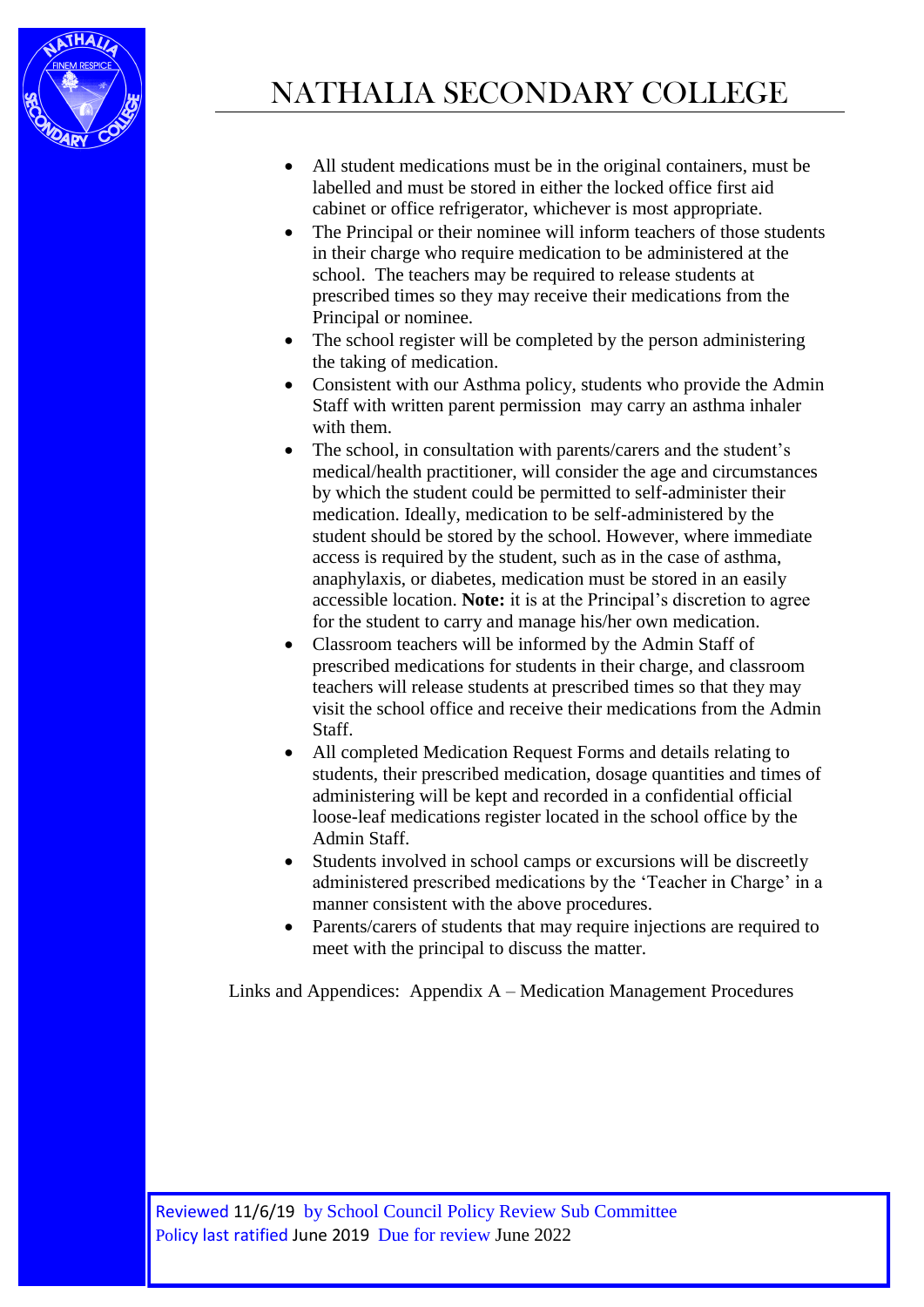

## **Appendix A**

### **Medication Management Procedures**

The school has developed procedures for the appropriate storage and administration of prescribed and non-prescribed medicines to students by school staff with reference to individual student medical information.

#### **Student Information**

Parents and/or guardians are required to keep the school informed of current medical contact details concerning students and any current medical conditions and appropriate medical history.

Every student who has a medical condition or illness has an individual management plan that is attached to the student's records. This management plan is provided by the student's parents/guardians and contains details of: the usual medical treatment needed by the student at school or on school activities

- the medical treatment and action needed if the student's condition deteriorates
- the name, address and telephone numbers for an emergency contact and the student's doctor

### **Administration of prescribed Oral Medication**

Parents/guardians are required to inform the principal in writing of any prescribed medication that students need to take in school hours. Where medication is required in spontaneous situations, detailed administration instructions should be provided, for example in the case of asthma attacks. Medication Administration Permission Forms are available from the Administration Office and should be completed and signed by the parent/guardian.

Certain students are capable of taking their own medication (usually tablets) while other students will need assistance from teachers. This information will be recorded on the individual student's management plan.

All medication sent to school is to be administered by school staff and, parents/guardians are required to supply medication in a container that gives the name of the medication, name of the student, the dose, and the time it is to be given.

Where medication for more than one day is supplied, it is to be locked in the storage cupboard in the school administration office.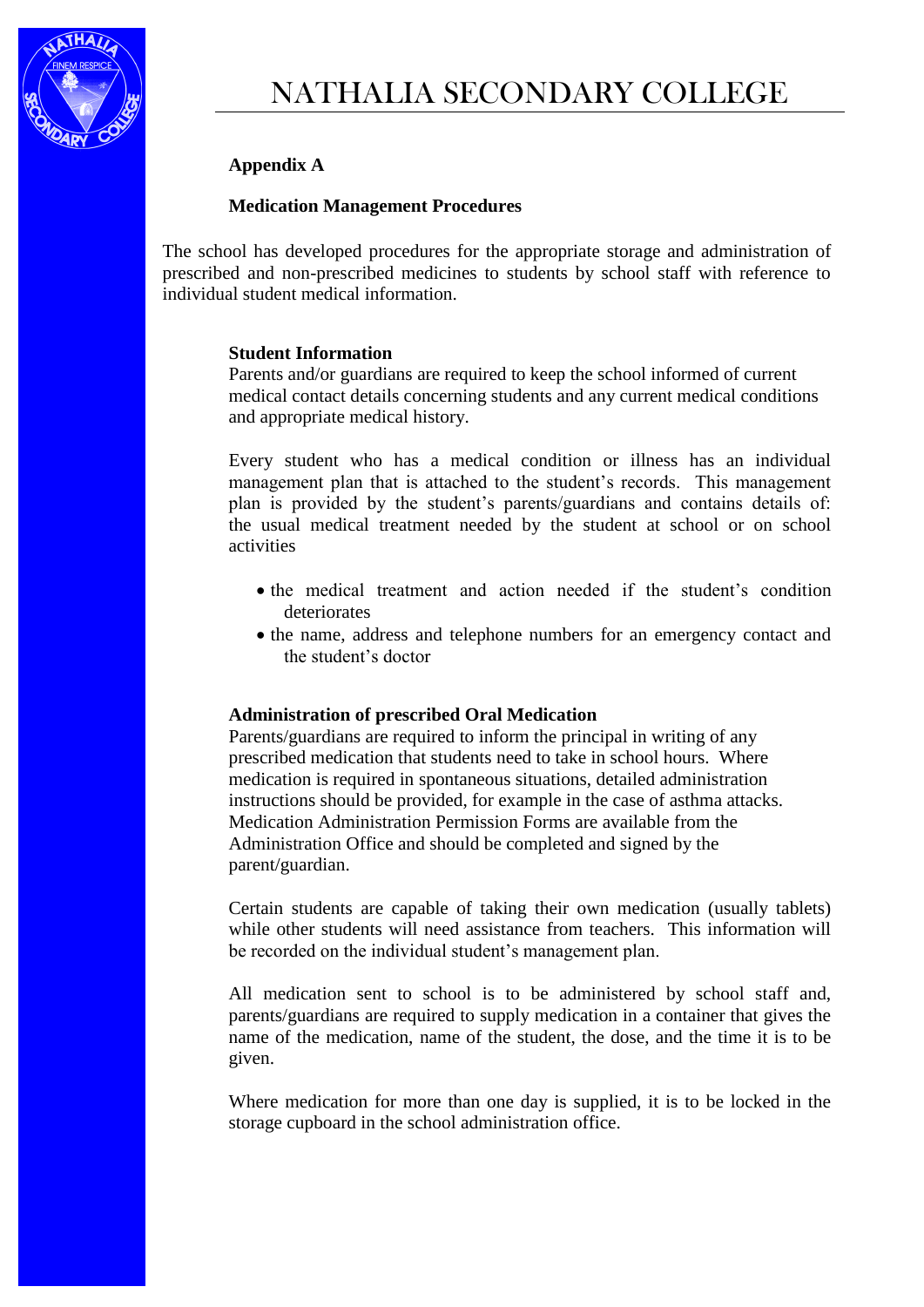

### **Administration of Analgesics**

Analgesics are only to be given following permission of parents/guardians and are to be issued by a First Aid Officer who maintains a record to monitor student intake. Analgesics are to be supplied by the parents.

### **Asthma**

Asthma is an extremely common condition for Australian students. Students with asthma have sensitive airways in their lungs. When exposed to certain triggers their airways narrow, making it hard for them to breathe.

Symptoms of asthma commonly include:

- $\bullet$  cough
- $\bullet$  tightness in the chest
- shortness of breath/rapid breathing
- wheeze (a whistling noise from the chest)

Many children have mild asthma with very minor problems and rarely need medication. However, some students will need medication on a daily basis and frequently require additional medication at school (particularly before or after vigorous exercise). Most students with asthma can control their asthma by taking regular medication.

### **Student Asthma Information**

Every student with asthma attending the school has a written Asthma Action Plan, ideally completed by their treating doctor or pediatrician, in consultation with the student's parent/carer.

This plan is attached to the student's records and updated annually or more frequently if the student's asthma changes significantly. The Asthma Action Plan should be provided by the student's doctor and is accessible to all staff. It contains information including:

- usual medical treatment (medication taken on a regular basis when the student is 'well' or as pre-medication prior to exercise)
- details on what to do and details of medications to be used in cases of deteriorating asthma – this includes how to recognise worsening symptoms and what to do during an acute asthma attack
- name, address and telephone number of an emergency contact
- name, address and telephone number (including an after-hours number) of the student's doctor

If a student is obviously and repeatedly experiencing asthma symptoms and/or using an excessive amount of reliever medication, the parents/carers will be notified so that appropriate medical consultation can be arranged. Students needing asthma medication during school attendance must have their medication